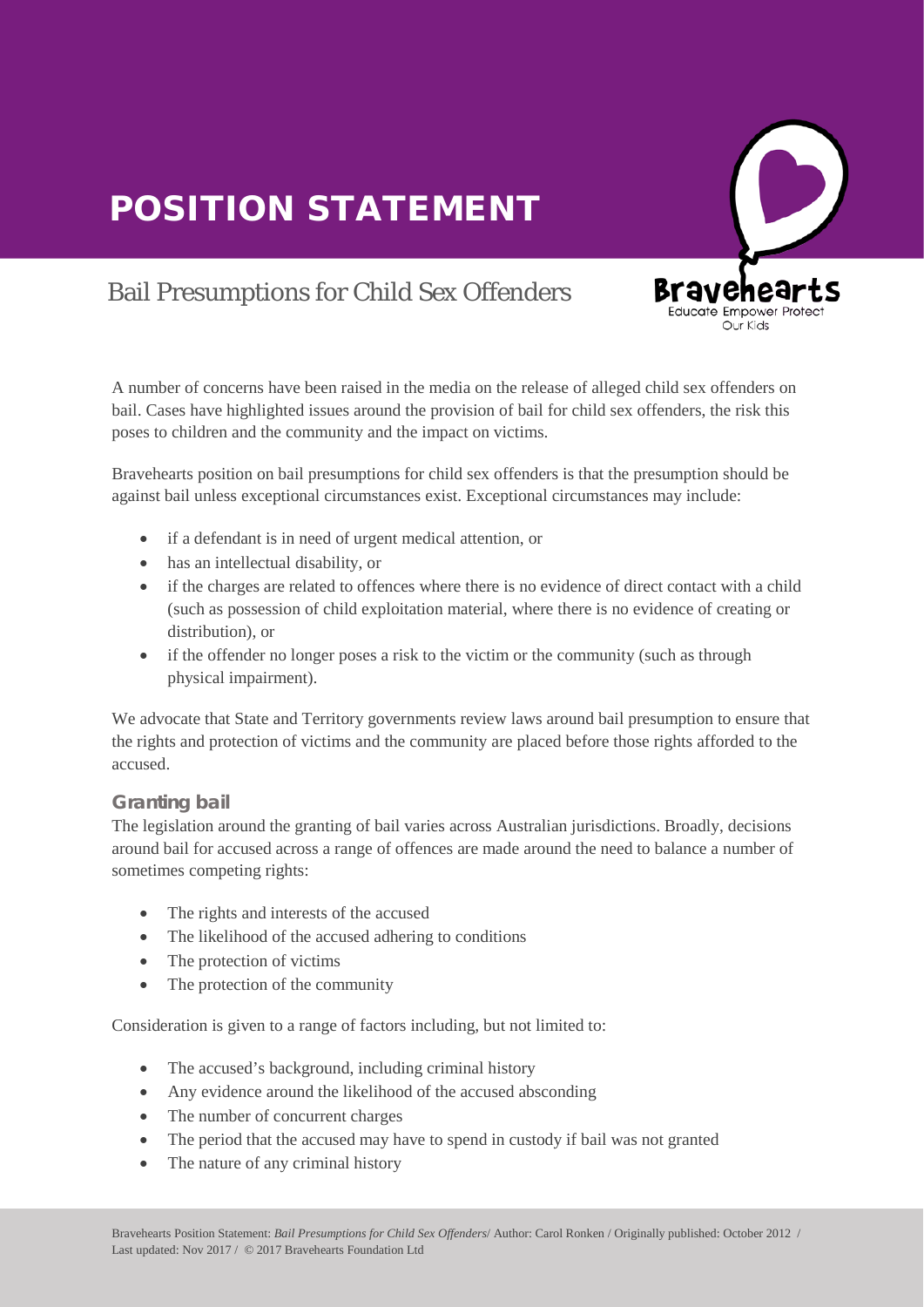- The nature and seriousness of the offence/s
- The likelihood of the accused breaching conditions

It is Bravehearts' position that there should be a presumption against bail for child sex offenders. The gravity of these types of offences and the impacts on victims underscores the inherent risks in releasing offenders on bail.

While some argue that the lack of timeliness in the court system and the rights of accused suggest that bail should be considered in all matters, our position is that there is a need to balance the rights of the accused with the rights and protection of victims and the community. Rather than release alleged child sex offenders back in to the community on bail, Bravehearts believes that more timely court processes need to be prioritised for sexual offences to ensure that matters are heard in a reasonable time frame.

Unfortunately we routinely see alleged child sex offenders being granted bail, including offenders with serious charges and who have a history of offending. Alarmingly too often breaches of bail conditions for sex offender are being reported.

#### **Brock Emil Dittman**

October 2015: Former Scout Leader, Brock Dittman was granted bail in a Queensland court despite facing almost 130 charges of child sexual exploitation, including 7 counts of indecent treatment of a child and 14 charges of making child exploitation material. Dittman's offences occurred over a four year period from 2011-2015, while he was a scout leader and responsible for children between the ages of 8 and 11.

#### **Patrick Comeagain**

July 2014: Serial rapist Patrick Comeagain had his bail renewed in the Perth Magistrates Court after he contravened conditions under a supervision order. Comeagain's serious sex offending history extends back to 1987 and includes offences against a nine year old girl and a number of women. He had been described in psychological assessments as a sexual sadist with psychopathic tendencies.

#### **Kenneth Clarke**

October, 2014: A serial sex offender charged with stalking a 17 year old girl over several months was granted bail in Brisbane. Clarke's criminal history involves sexual crimes, going back to the 1980s, against women and young girls, including sexually assaulting a five year old girl and a ten year old girl. The Crown argued that his 'deplorable' criminal history indicated that his risk of reoffending could not be addressed and that he should not be granted bail.

## **Quy Huy Hoang**

November 2014: The maths tutor accused of sexually offending numerous young girls from the age of 5 was granted bail on four occasions. Charged with four counts against on August 3rd and refused bail at the police station, Hoang was released on bail the following day by a Sydney Court. Charged with further offences against further victims on September 2nd and again refused bail at the police station, the Court granted him bail on the 3rd. After the police appealed the granting of bail, the Supreme Court rejected the appeal on September 15th. On September 25th further charges were laid, again police refused bail and again the Court granted Hoang bail the following day. Police had found 50 photographs of children on his phone and believe he poses an unacceptable risk.